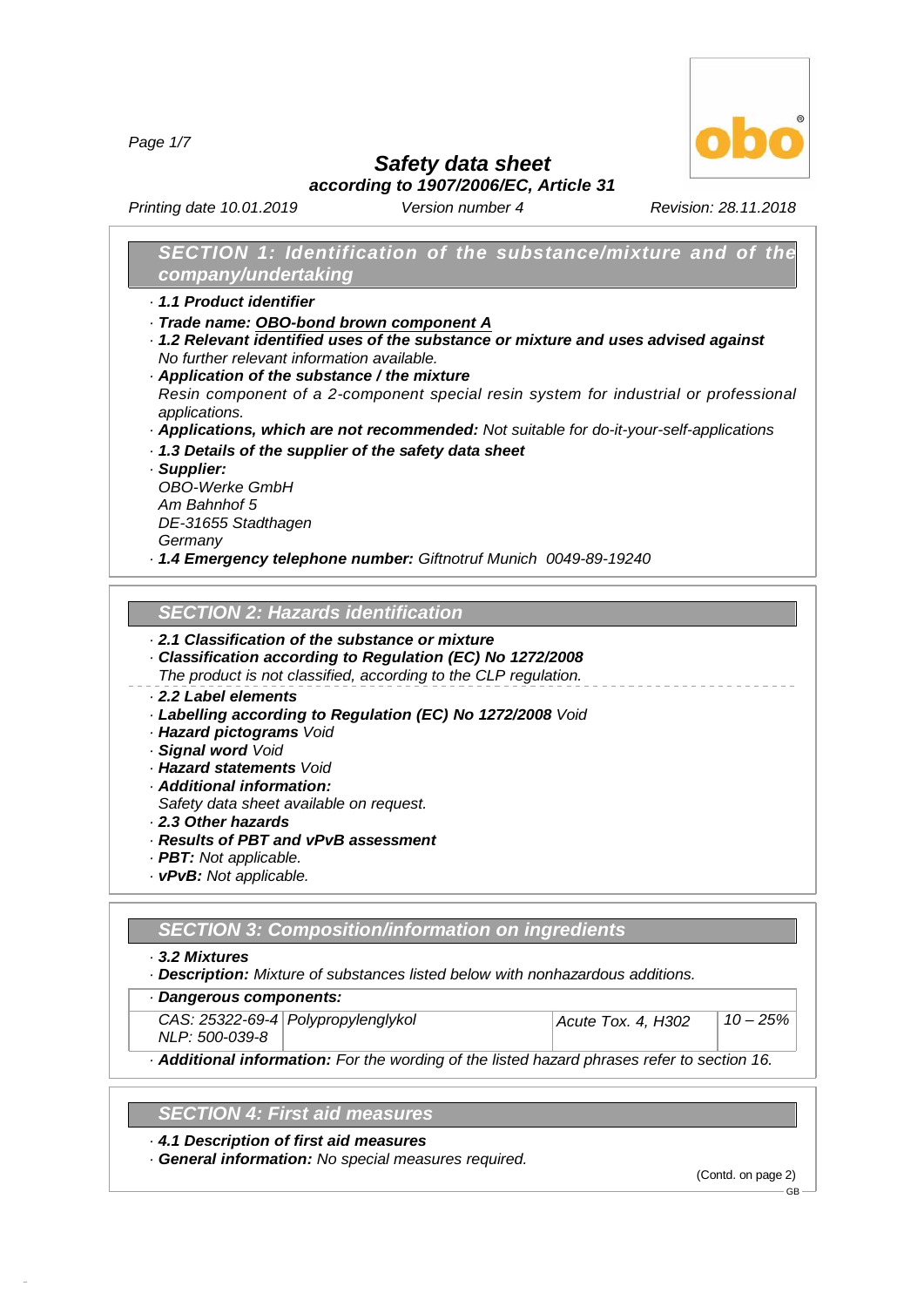*Page 2/7*



(Contd. of page 1)

# *Safety data sheet*

*according to 1907/2006/EC, Article 31*

*Printing date 10.01.2019 Version number 4 Revision: 28.11.2018*

### *Trade name: OBO-bond brown component A*

- *· After inhalation: Supply fresh air; consult doctor in case of complaints. · After skin contact:*
- *Immediately wash with water and soap and rinse thoroughly.*
- *If skin irritation continues, consult a doctor.*
- *· After eye contact:*
- *Rinse opened eye for several minutes under running water. Then consult a doctor.*
- *· After swallowing: Do not induce vomiting; call for medical help immediately. · 4.2 Most important symptoms and effects, both acute and delayed No further relevant information available.*
- *· 4.3 Indication of any immediate medical attention and special treatment needed No further relevant information available.*

# **SECTION 5: Firefighting measures**

- *· 5.1 Extinguishing media*
- *· Suitable extinguishing agents:*
- *CO2, powder or water spray. Fight larger fires with water spray.*
- *· 5.2 Special hazards arising from the substance or mixture Carbon monoxide (CO)*
- *Carbon dioxide.*

48.0.6

- *· 5.3 Advice for firefighters*
- *· Protective equipment: Put on protective mask.*
- *· Additional information*

*Dispose of fire debris and contaminated fire fighting water in accordance with official regulations.*

#### *SECTION 6:Accidental release measures*

- *· 6.1 Personal precautions, protective equipment and emergency procedures Wear protective clothing.*
- *· 6.2 Environmental precautions:*

*Do not allow to enter sewers/ surface or ground water.*

*Do not allow product to reach sewage system or any water course.*

*Inform respective authorities in case of seepage into water course or sewage system.*

*· 6.3 Methods and material for containment and cleaning up:*

*Absorb with liquid-binding material (sand, diatomite, acid binders, universal binders, sawdust).*

*· 6.4 Reference to other sections No dangerous substances are released. See Section 7 for information on safe handling. See Section 8 for information on personal protection equipment. See Section 13 for disposal information.*

## **SECTION 7: Handling and storage**

*· 7.1 Precautions for safe handling No special measures required.*

*· Information about fire - and explosion protection: No special measures required.*

(Contd. on page 3)

GB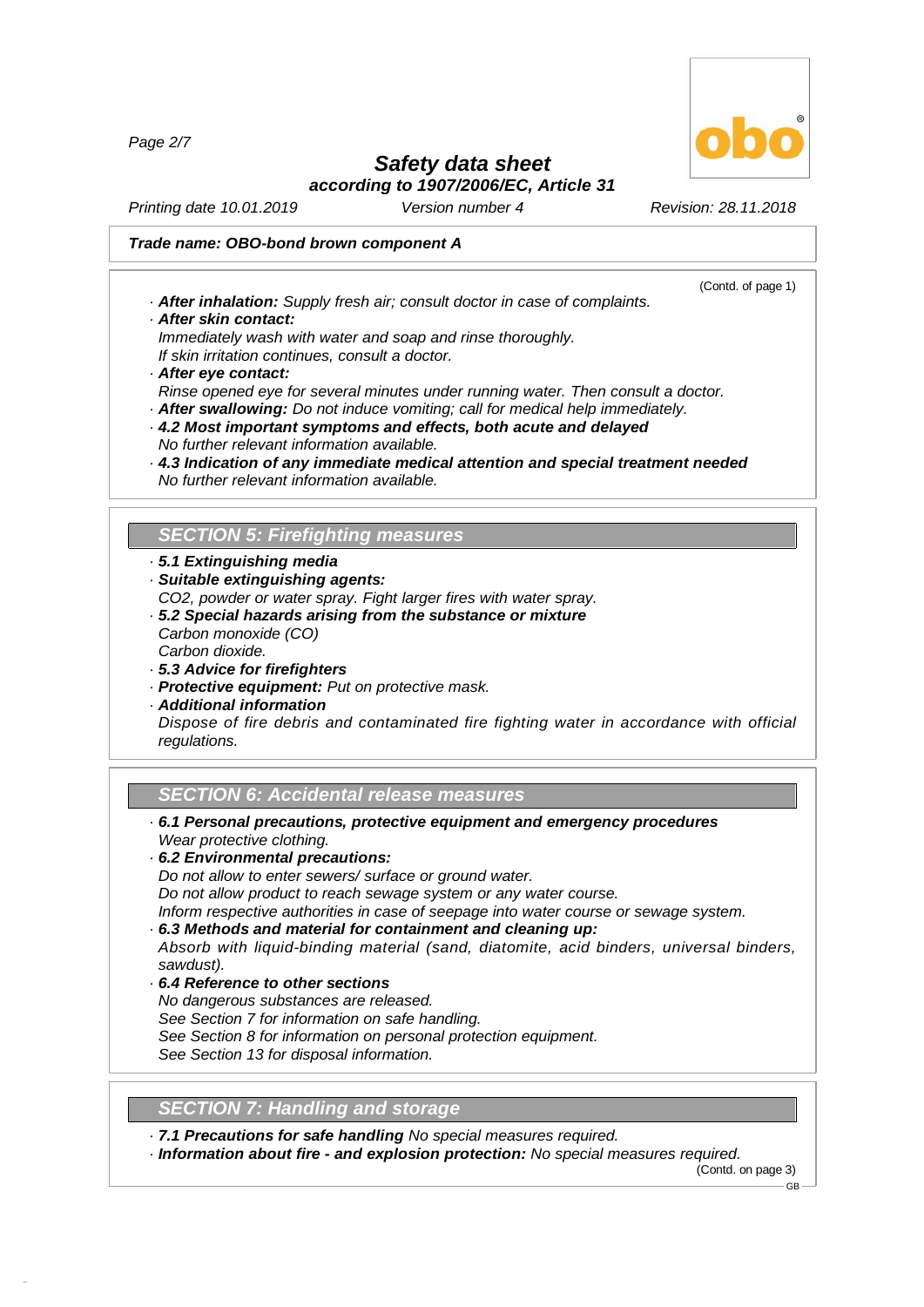*Page 3/7*

# *Safety data sheet*

*according to 1907/2006/EC, Article 31*

*Printing date 10.01.2019 Version number 4 Revision: 28.11.2018*

#### *Trade name: OBO-bond brown component A*

(Contd. of page 2)

- *· 7.2 Conditions for safe storage, including any incompatibilities*
- *· Storage:*

*· Requirements to be met by storerooms and receptacles: No special requirements.*

- *· Information about storage in one common storage facility: Store away from foodstuffs.*
- *· Further information about storage conditions:*
- *Store in dry conditions.*

*Heating over 50°C should be avoided.*

*Keep container tightly sealed.*

*· 7.3 Specific end use(s) No further relevant information available.*

*SECTION 8:Exposure controls/personal protection*

*· Additional information about design of technical facilities: No further data; see item 7. · 8.1 Control parameters*

- 
- *· Ingredients with limit values that require monitoring at the workplace:*

*The product does not contain any relevant quantities of materials with critical values that have to be monitored at the workplace.*

- *· Additional information: The lists valid during the making were used as basis.*
- *· 8.2 Exposure controls*
- *· Personal protective equipment:*
- *· General protective and hygienic measures:*
- *The usual precautionary measures are to be adhered to when handling chemicals.*
- *· Respiratory protection: Not required.*
- *· Protection of hands:*

*For the permanent contact gloves made of Nitril with a layer thickness of at least 0.20 mm are suitable. The penetration time of this glove material is 480 minutes.*

*The glove material has to be according the requirement of EU-guideline 89/686/EWG and the resulting norm EN374, for example KCL Dermatril P,Art. 0743. The above mentioned penetration times are based on laboratory measurements of KCL according to EN 374.*

*This recommendation is only valid for the product, which is delivered from us and only for the intended mentioned application. Regarding dissolution or mixing with other substances please contact suppliers of CE-approved gloves. (For example KCL GmbH, D-36124 Eichenzell, internet: [www.kcl.de\)](]A)*

*OBO gives this recommendation in good faith, without liability for any claims arising from the recommendation or the use of the suggested protection gloves.*

*· Material of gloves*

48.0.6

*The selection of the suitable gloves does not only depend on the material, but also on further marks of quality and varies from manufacturer to manufacturer. As the product is a preparation of several substances, the resistance of the glove material can not be calculated in advance and has therefore to be checked prior to the application.*

- *· Eye protection: Safety glasses*
- *· Body protection: Protective work clothing*

(Contd. on page 4)

GB

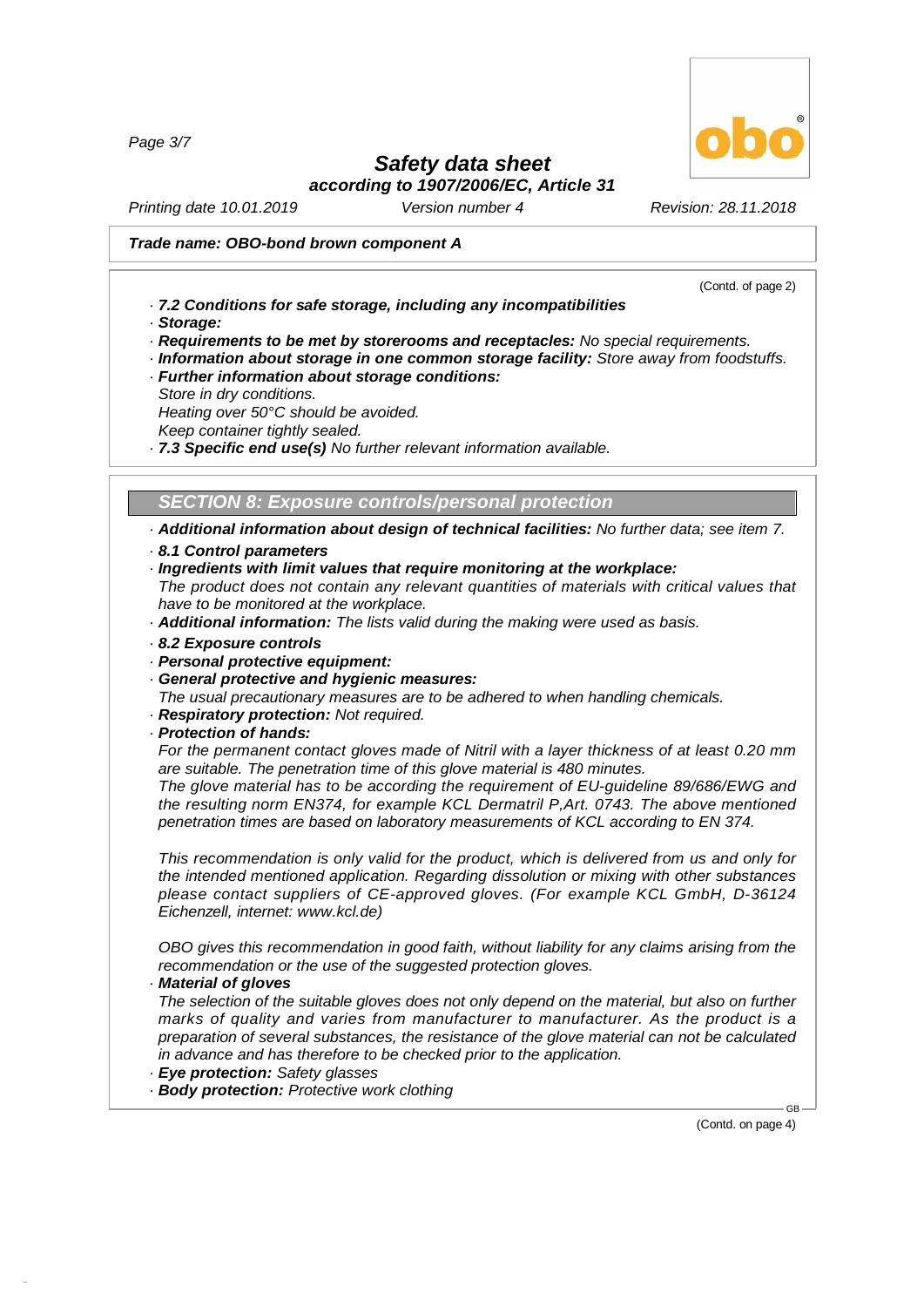*Page 4/7*

48.0.6

# *Safety data sheet*

 $^\circledR$ ō

(Contd. of page 3)

*according to 1907/2006/EC, Article 31*

*Printing date 10.01.2019 Version number 4 Revision: 28.11.2018*

#### *Trade name: OBO-bond brown component A*

| . 9.1 Information on basic physical and chemical properties<br><b>General Information</b> |                                               |
|-------------------------------------------------------------------------------------------|-----------------------------------------------|
| · Appearance:                                                                             |                                               |
| Form:                                                                                     | Pasty                                         |
| Colour:                                                                                   | <b>Brown</b>                                  |
| · Odour:                                                                                  | Characteristic                                |
| Odour threshold:                                                                          | Not determined.                               |
| · pH-value:                                                                               | Not determined.                               |
| Change in condition                                                                       |                                               |
| Melting point/freezing point:                                                             | Undetermined.                                 |
| Initial boiling point and boiling range: >200 °C (DIN 53171)                              |                                               |
| · Flash point:                                                                            | >150 °C (c.c.)                                |
| · Flammability (solid, gas):                                                              | Not applicable.                               |
| · Ignition temperature:                                                                   | 352 °C (DIN 51794)                            |
| Decomposition temperature:                                                                | Not determined.                               |
| · Auto-ignition temperature:                                                              | Product is not selfigniting.                  |
| · Explosive properties:                                                                   | Product does not present an explosion hazard. |
| · Explosion limits:                                                                       |                                               |
| Lower:                                                                                    | Not determined.                               |
| <b>Upper:</b>                                                                             | Not determined.                               |
| Vapour pressure at 20 °C:                                                                 | 7 hPa ((hPa=mbar))                            |
| · Density at 20 °C:                                                                       | 0.69 g/cm <sup>3</sup> (ISO 2811)             |
| · Relative density                                                                        | Not determined.                               |
| · Vapour density                                                                          | Not determined.                               |
| · Evaporation rate                                                                        | Not determined.                               |
| · Solubility in / Miscibility with                                                        |                                               |
| water:                                                                                    | Not miscible or difficult to mix.             |
| · Partition coefficient: n-octanol/water:                                                 | Not determined.                               |
| · Viscosity:                                                                              |                                               |
| Dynamic:                                                                                  | Not determined.                               |
| <b>Kinematic:</b>                                                                         | Not determined.                               |
| · Solvent content:                                                                        |                                               |
| <b>Organic solvents:</b>                                                                  | 0.0%                                          |
| <b>Solids content:</b>                                                                    | 28.6 %                                        |

(Contd. on page 5)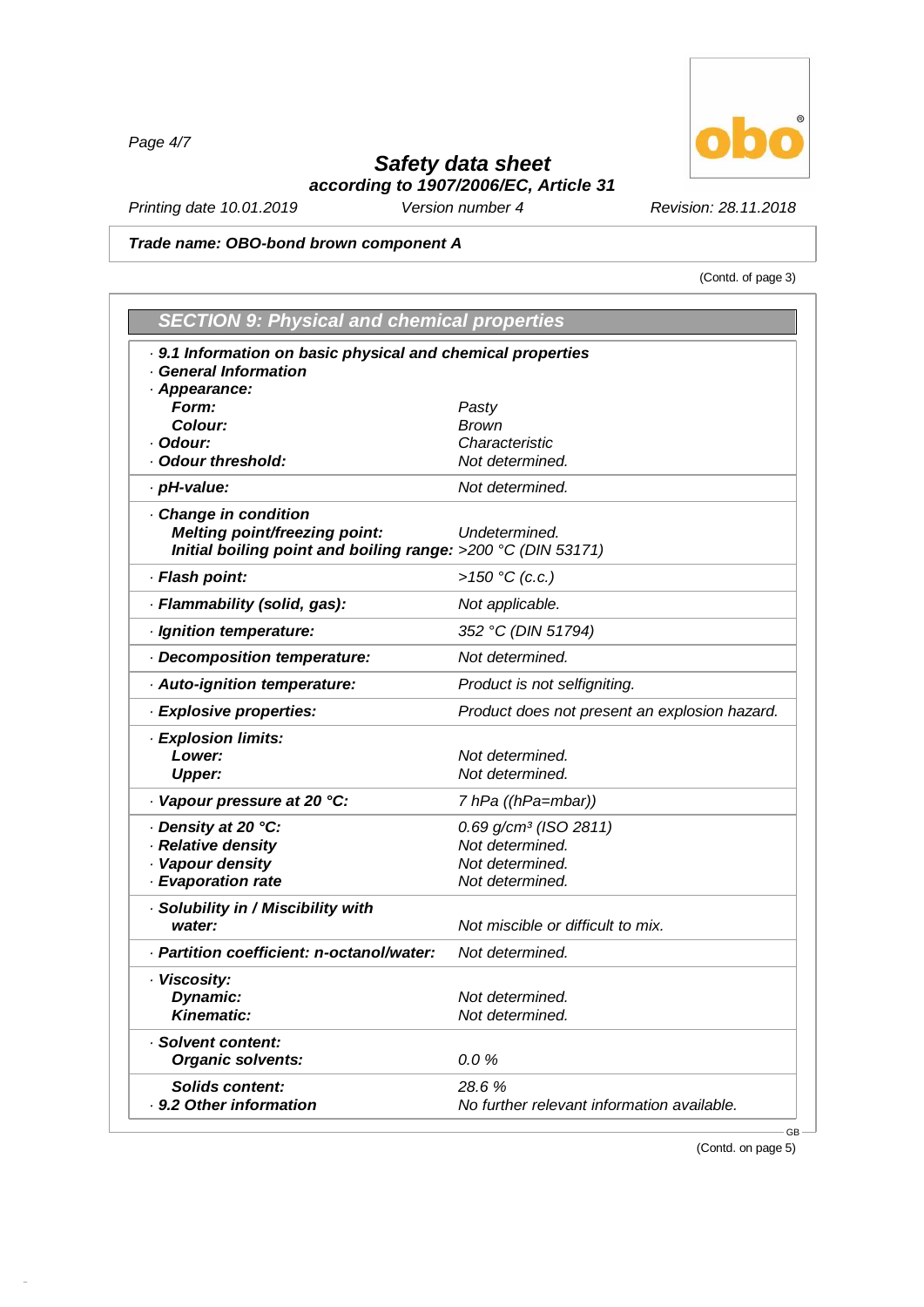*Page 5/7*

# *Safety data sheet*

*according to 1907/2006/EC, Article 31*

*Printing date 10.01.2019 Version number 4 Revision: 28.11.2018*

#### *Trade name: OBO-bond brown component A*

(Contd. of page 4)

### *SECTION 10: Stability and reactivity*

- *· 10.1 Reactivity No further relevant information available.*
- *· 10.2 Chemical stability*
- *· Thermal decomposition / conditions to be avoided:*
- *No decomposition if used according to specifications.*
- *· 10.3 Possibility of hazardous reactions*
- *Reacts e.g. with isocyanates (intensive development of heat) when uncontrolled reaction.*
- *· 10.4 Conditions to avoid No further relevant information available. · 10.5 Incompatible materials: No further relevant information available.*
- *· 10.6 Hazardous decomposition products: Carbon monoxide and carbon dioxide*

# *\* SECTION 11: Toxicological information*

- *· 11.1 Information on toxicological effects*
- *· Acute toxicity Based on available data, the classification criteria are not met.*

#### *· LD/LC50 values relevant for classification:*

#### *25322-69-4 Polypropylenglykol*

*Oral LD50 1,000 –2,000 mg/kg (rat)*

*Dermal LD50 > 10,000 mg/kg (Ka)*

- *· Primary irritant effect:*
- *· Skin corrosion/irritation Based on available data, the classification criteria are not met.*
- *· Serious eye damage/irritation Causing slight conjunctivitis for a short period of time.*
- *· Respiratory or skin sensitisation*
- *Based on available data, the classification criteria are not met.*
- *· CMR effects (carcinogenity, mutagenicity and toxicity for reproduction)*
- *· Germ cellmutagenicity Based on available data, the classification criteria are not met.*
- *· Carcinogenicity Based on available data, the classification criteria are not met.*
- *· Reproductive toxicity Based on available data, the classification criteria are not met.*
- *· STOT-single exposure Based on available data, the classification criteria are not met.*
- *· STOT-repeated exposure Based on available data, the classification criteria are not met.*
- *· Aspiration hazard Based on available data, the classification criteria are not met.*

*\* SECTION 12: Ecological information*

*· 12.1 Toxicity*

48.0.6

#### *· Aquatic toxicity:*

*25322-69-4 Polypropylenglykol*

*LC50 (96 h) > 100 mg/l (Pimephales promelas)*

*EC50 (48h) > 100 mg/l (daphnia magna)*

*· 12.2 Persistence and degradability No further relevant information available.*

- *· 12.3 Bioaccumulative potential No further relevant information available.*
- *· 12.4 Mobility in soil No further relevant information available.*

(Contd. on page 6) GB

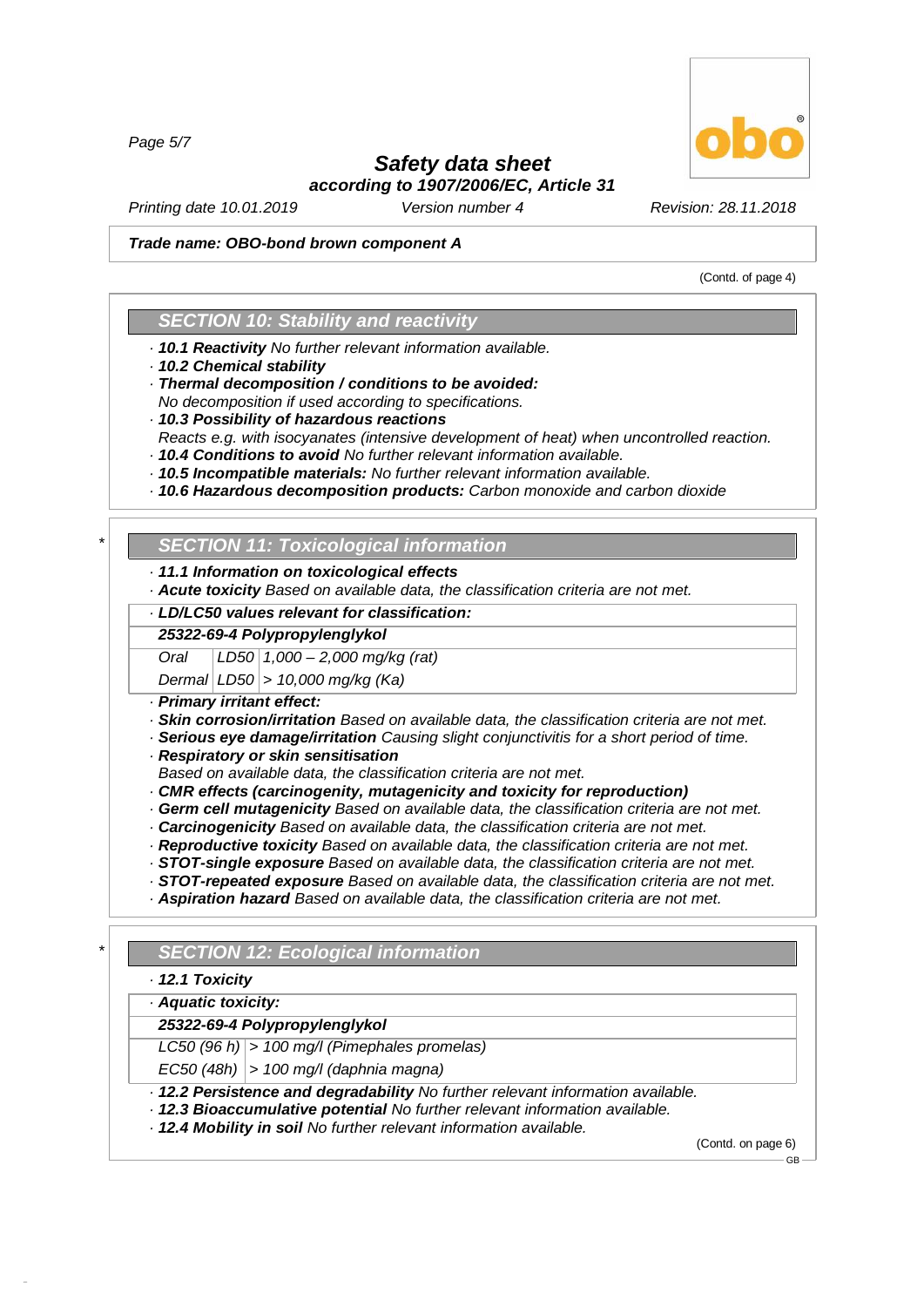*Page 6/7*

# *Safety data sheet*

*according to 1907/2006/EC, Article 31*

*Printing date 10.01.2019 Version number 4 Revision: 28.11.2018*

#### *Trade name: OBO-bond brown component A*

- *· Additional ecological information:*
- *· General notes:*

*Water hazard class 1 (German Regulation) (Self-assessment): slightly hazardous for water Do not allow undiluted product or large quantities of it to reach ground water, water course or sewage system.*

- *· 12.5 Results of PBT and vPvB assessment*
- *· PBT: Not applicable.*
- *· vPvB: Not applicable.*

*· 12.6 Other adverse effects No further relevant information available.*

## *SECTION 13: Disposal considerations*

- *· 13.1 Waste treatment methods*
- *· Recommendation*

*Must not be disposed together with household garbage. Do not allow product to reach sewage system.*

*· Waste disposal key:*

*The Waste-Key-Numbers have to be given from the waste-producer depending on the respective trade. Therefore no information can be stated from the manufacturer.*

*· Uncleaned packaging:*

48.0.6

*· Recommendation: Disposal must be made according to official regulations.*

| . 14.1 UN-Number                          |                                    |
|-------------------------------------------|------------------------------------|
| · ADR, ADN, IMDG, IATA                    | Void                               |
| 14.2 UN proper shipping name              |                                    |
| · ADR, ADN, IMDG, IATA                    | Void                               |
| 14.3 Transport hazard class(es)           |                                    |
| · ADR, ADN, IMDG, IATA                    |                                    |
| · Class                                   | Void                               |
| 14.4 Packing group                        |                                    |
| · ADR, IMDG, IATA                         | Void                               |
| · 14.5 Environmental hazards:             |                                    |
| · Marine pollutant:                       | No                                 |
| 14.6 Special precautions for user         | Not applicable.                    |
| 14.7 Transport in bulk according to Annex |                                    |
| Il of Marpol and the IBC Code             | Not applicable.                    |
| · Transport/Additional information:       |                                    |
| · IATA                                    |                                    |
| · Remarks:                                | No dangerous good according to ADR |



(Contd. of page 5)